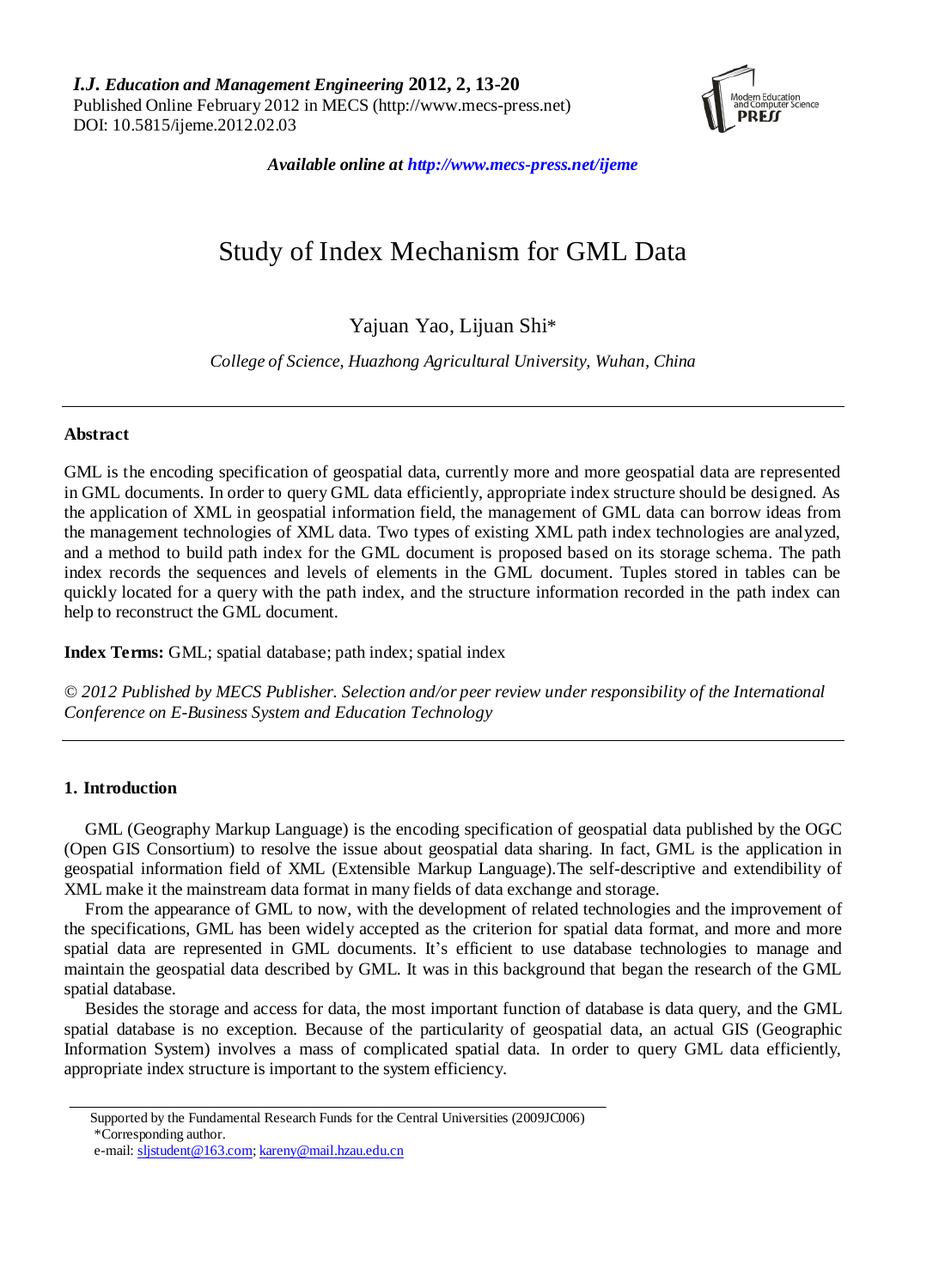The index in a database is a data structure associated with the storage location of data, which can help to locate the tuples for a query. Thus the index structure built for the GML document should be based on its storage schema.

# **2. Storage of GML data**

Data in a GML document include non-spatial data and spatial data. The non-spatial data usually describes simple attributes of a spatial object, such as name and population, so it is also called attribute data. Because of its obvious relational feature, it's relatively easy to map the attribute data to fields in a relational table. The spatial data describes geographic features of a spatial object, such as coordinates and ubiety, so it is usually complicated and diverse. It's suitable to use object types to represent spatial data. Thus using the object-relational database to store the data in a GML document is an appropriate selection. The GML spatial database is the object-relational database that organizes and manages GML data.

To store a GML document into the object-relational database, mapping rules between the application schema of the GML document and the database schema are used as follows.

- Create a single table for the first element defined after the element "schema" in the application schema.
- Create a single table for the element appears many times in the same layer of the GML document.
- Data described in the same layer are stored in a same object-relational table, in which attribute data are stored as the common columns, and spatial data are stored as the columns of object types.

Currently, many database products companies, including Oracle, IBM, Informix, etc., have extended the object-oriented mechanism in their latest products, such as Oracle Spatial [1], IBM DB2 Spatial Extender [2], ArcSDE [3] and PostgreSQL [4], etc. Oracle Spatial provides spatial object data type MDSYS.SDO\_GEOMETRY, which can represent geometries, such as plane and polygon. Oracle Spatial stores the spatial data as the fields of SDO\_GEOMETRY type in a table, and provides functions and operators for this type, thus implement the access, indexing and analysis of spatial data.

The way to store GML documents, setting reasonable mapping rules between the application schema of GML document and the database schema, actually imitate the method of XED (XML-Enabled Database) to store XML documents. Because GML developed from XML, they have the similar formats and ways to express information, so the imitation is natural and reasonable. Similarly, the expression of GML query and the structure of index can also borrow ideas from the existing management technologies of XML data.

#### **3. XML path index technology**

Many XML query languages use RPE (Regular Path Expression) to express XML queries. Regular path expression is a very useful tool to describe and represent the structure relationships between elements in semistructured documents. Such as "bib/article/year, bib//conference", "bib[//year=2008]// conference" are regular path expressions. XML path indexes retrieve the path expressions to locate the elements a query asked for. According to the different building mechanisms, there are two kinds of XML path technologies, one is built based on the content of XML documents, and the other is built based on the schema of XML documents.

### *3.1 XML Path Index Based on Content of Documents*

For this kind of indexes, XML document is converted into graph structure first, which will be made use of to build the index. Take the index structure proposed by Q.Li and B.Moon in XISS (XML Indexing and Storage System)[5] for example, it's encoding mechanism is based on the tree structure of XML documents. Elements, attributes and text data are converted into nodes of the tree, and there is a parent-child relationship between two nodes connected with an edge. XISS traverses the document tree and encode the nodes with code pair of <order, size> in preorder. By using the code pairs, XISS can quickly find the ancestor-offspring relationship between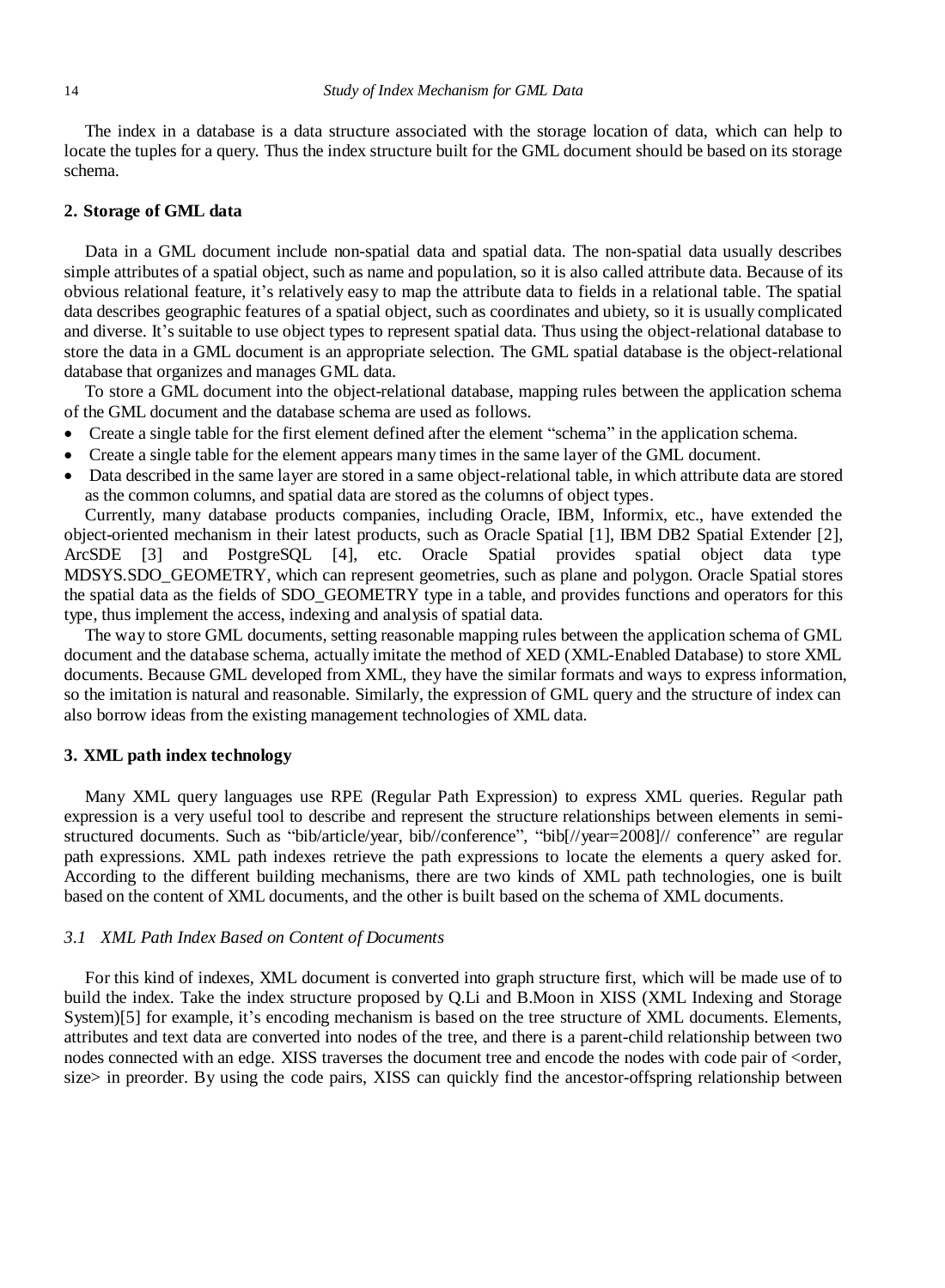nodes and subordinate relationship between element nodes and their attribute nodes, and consequently locate the tuples corresponding to the query path. XISS also provides some flexibility for the insertion and update of nodes.

Currently, there are a number of index technologies are similar to XISS, such as XSet[6], ToXin[7], Tindex[8], Index Fabric[9], etc.

#### *3.2 XML path index based on schema of documents*

This kind of indexes are built by making full use of the structure information the application schema contains, such as SphinX[10], DataGuides[11] proposed in Lore[12] system by Standford University.

Take SphinX for example, the XML document and its DTD (Document Type Definition) are both converted into tree structure. Each leaf node of the DTD links to the root node of a B- tree which contains the indexes for the atomic values in the document tree. SphinX uses structure information the DTD contains and combines the DTD with B- trees. Because DTD is a correct and complete extraction of path structure of the document, using DTD can effectively reduce the paths required to retrieve and improve the efficiency of retrieval when the scale of retrieve object is large.

Because GML documents are described in text and constituted with nested elements, just like XML documents, the GML queries can also be expressed in regular path expressions. For the query path expressions, effective path index should be built for calculating the GML queries.

#### **4. Study of GML path index technology**

In the process of mapping the GML document into the database, the document content can be retained well, while the structure information of the document may be lost. GML path index should be based on the storage schema of GML document, describe its data organization and retain its structure information, which will help to reconstruct the GML document.

#### *4.1 Characteristics of GML data*

GML documents describe geospatial data, so usually the amount of data they contain is a lot and the scale is large. But the application schema of GML document is usually not complicated and with relatively simple structure. As shown in figure 1 is the application schema of a GML document.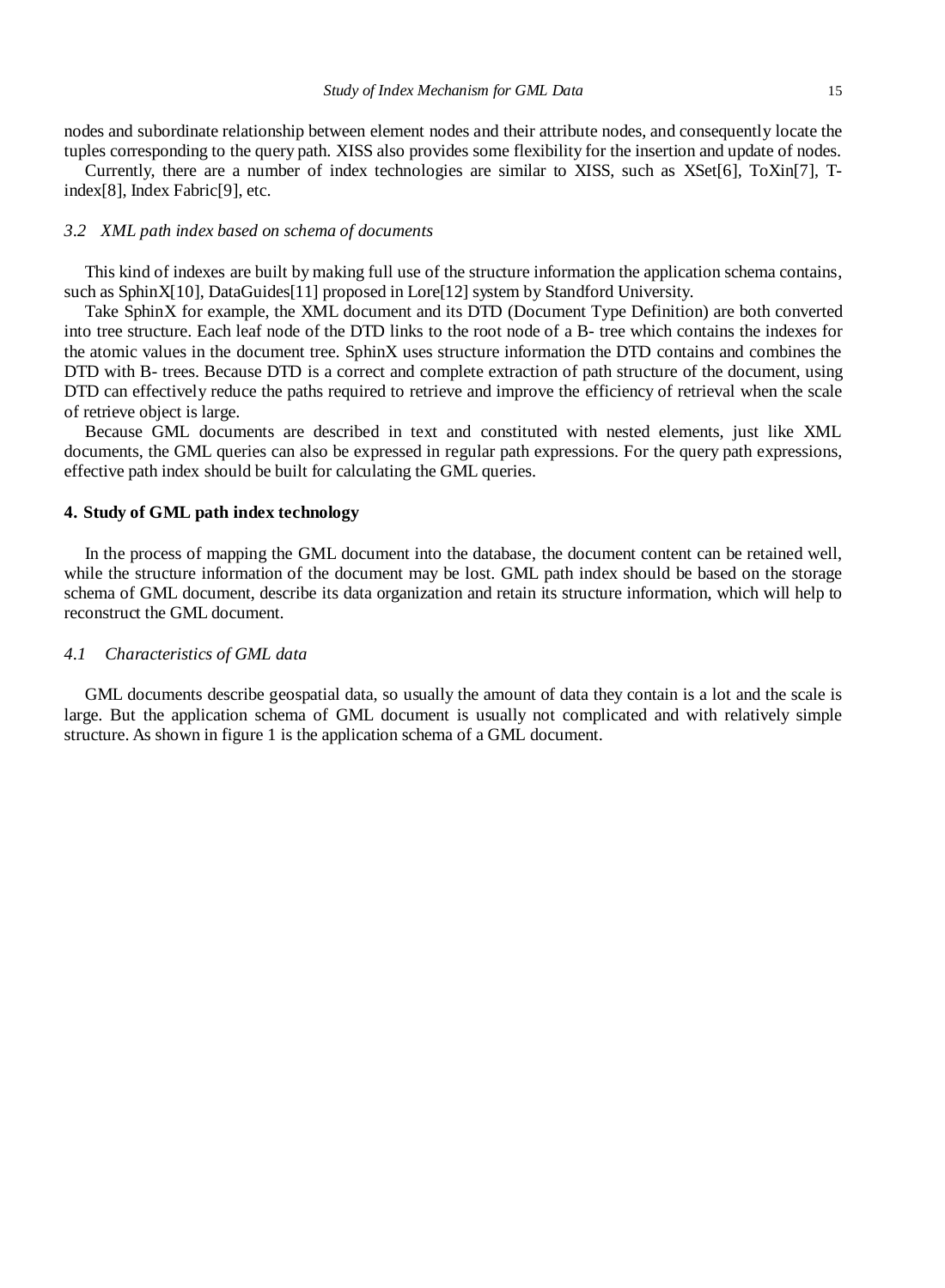```
<?xml version="1.0" encoding="UTF-8"?>
\langle -- edited with XML Spy v4.4 U (http://www.xmlspy.com) by gml (207) --><schema xmlns=http://www.w3.org/2001/XMLSchema
        xmlns:gml="http://www.opengis.net/gml" 
.......<element name="Map" type="ex:mapType" substitutionGroup="gml:_FeatureCollection"/>
<element name="Layer" type="ex:layerType"/>
<element name="Feature" type="ex:featureType" substitutionGroup="gml:_Feature"/>
<element name="SimpleProperty" type="ex:SimplePropertyType"/>
<element name="GeometryProperty" type="ex:GeometryPropertyType"/>
<element name="FloatProperty" type="ex:FloatPropertyType"/>
<complexType name="mapType">
<complexContent>
 <extension base="gml:AbstractFeatureCollectionType">
 \langle sequence\rangle \langle element ref="ex:Layer"\rangle \langle /sequence\rangle </extension>
</complexContent>
</complexType>
<complexType name="layerType">
<sequence>
 <element ref="gml:featureMember" minOccurs="0" maxOccurs="unbounded"/>
 </sequence>
</complexType>
<complexType name="featureType">
 <complexContent> <extension base="gml:AbstractFeatureType">
 <sequence> <element ref="ex:SimpleProperty"/>
 <element ref="ex:GeometryProperty"/> </sequence>
 </extension>
</complexContent>
</complexType>
<complexType name="GeometryPropertyType">
  ……
<complexType name="SimplePropertyType ">
 ……
<complexType name="FloatPropertyType">
  ……
</complexType>
</schema>
```
Fig. 1. Application schema of a GML document

The size of the application schema is 4.11K, and the size of its corresponding GML document, describing the information of states in the United States, is actually 1.3M.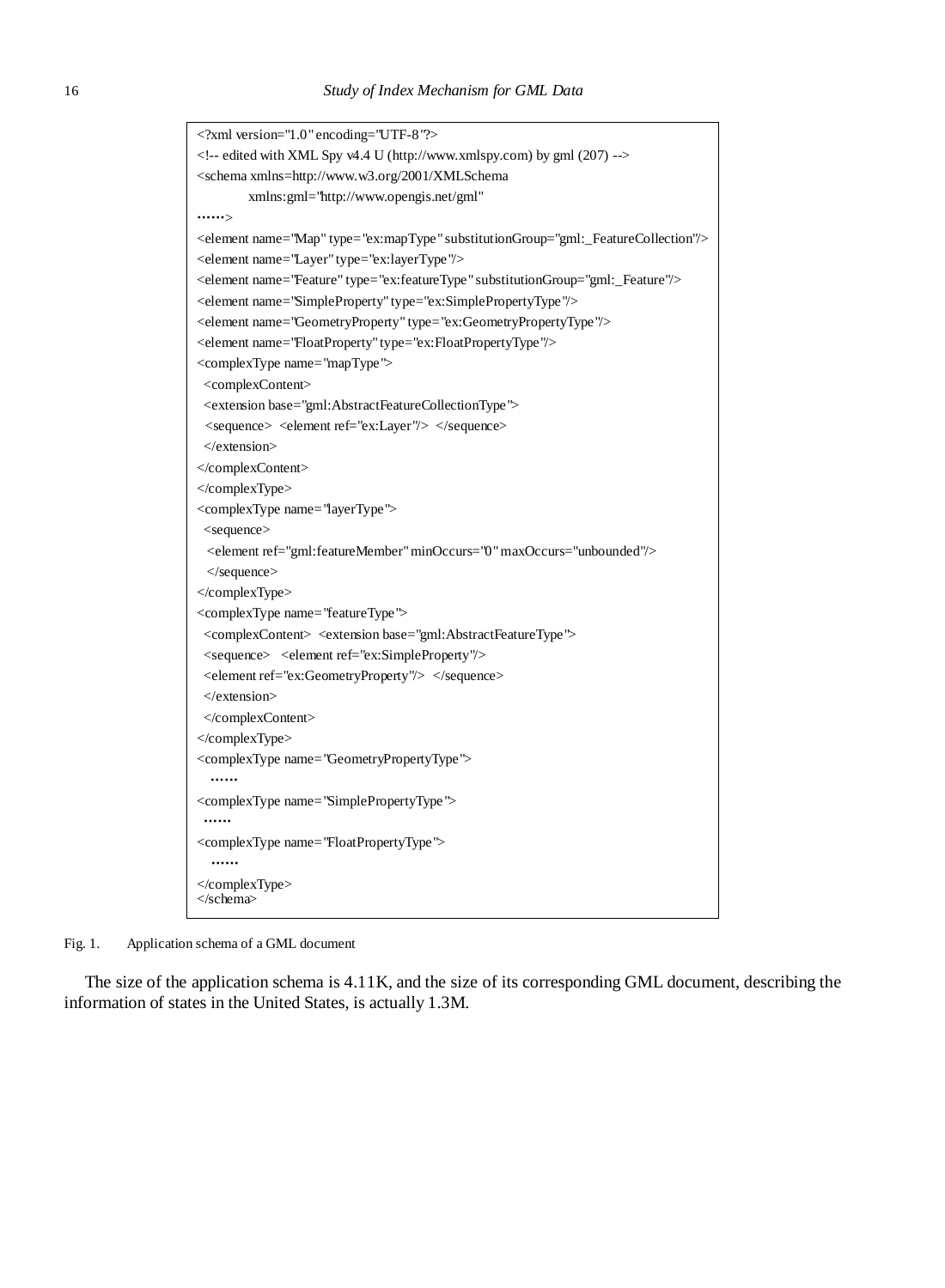#### *4.2 GML path index*

#### *4.2.1 Analysis of the XML path indexes for reference*

The GML document is usually in a large scale and contains a mount of elements. If encode each element like the XISS index mechanism, this encoding will cost too much, enough to offset the benefits the method brings. And there are deficiencies in the encoding method, it's hard to distinguish the parent-child relationship among the common ancestor-offspring relationships, which will not support the reconstruction of GML document very well. SphinX index is based on the schema of documents, using structure information the DTD contains to reduce the paths required to retrieve and improve the efficiency of retrieval. The application schema of GML documents also contains documents structure information, so it's reasonable to borrow ideas from SphinX to build GML path index based on the application schema of GML documents.

First, convert the GML document application schema into a tree structure, which is called schema tree, and then encode elements in the schema tree. Because the document application schema is usually not in a large scale, it's practicable to encode the schema tree. And the codes can help to ascertain the nested hierarchy between elements in GML document, which is useful for the reconstruction.

#### *4.2.2 Generating application schema tree*

When converting the application schema of a GML document into a tree structure, the first element defined after the element "schema" is converted as the root node, and then traverse all elements in the application schema layer by layer. The elements at the same layer in the schema are also at the same layer in the tree. Two elements one contains the other in the schema are parent-child nodes in the tree. Elements contained in the same element in the schema are sibling nodes in the tree. In the schema tree, a parent node and its child nodes are connected with an edge each; for the element appears many times at the same layer in the application schema, it can be considered that there is a one-to-many relationship between the element contains it and itself, and use an edge marked with '\*' to connect them. As shown in figure 2 is the schema tree corresponding to figure 1.

#### *4.2.3 Building GML path index*

Travers the schema tree of GML document in preorder and encode every element at the same time (the codes in figure 2 are just the preorder encoding of this schema tree). And then generate an index table, which records the name, code, parent node code and child node code for every node in the schema tree. The structure of this index table is shown as table 1.

In this table, field "NOrder" means the preorder code of a node, which is a unique value; field "Node" means the name of a node; field "POrder" means the parent node code of a node; field "COrder" means the child node code of a node, which usually is a set of codes. If a node has no parent node or child nodes, the value of its POrder or COrder will be 0. Take the schema tree in figure 2 for example, the "NodeOrder" table for it is shown in table 2.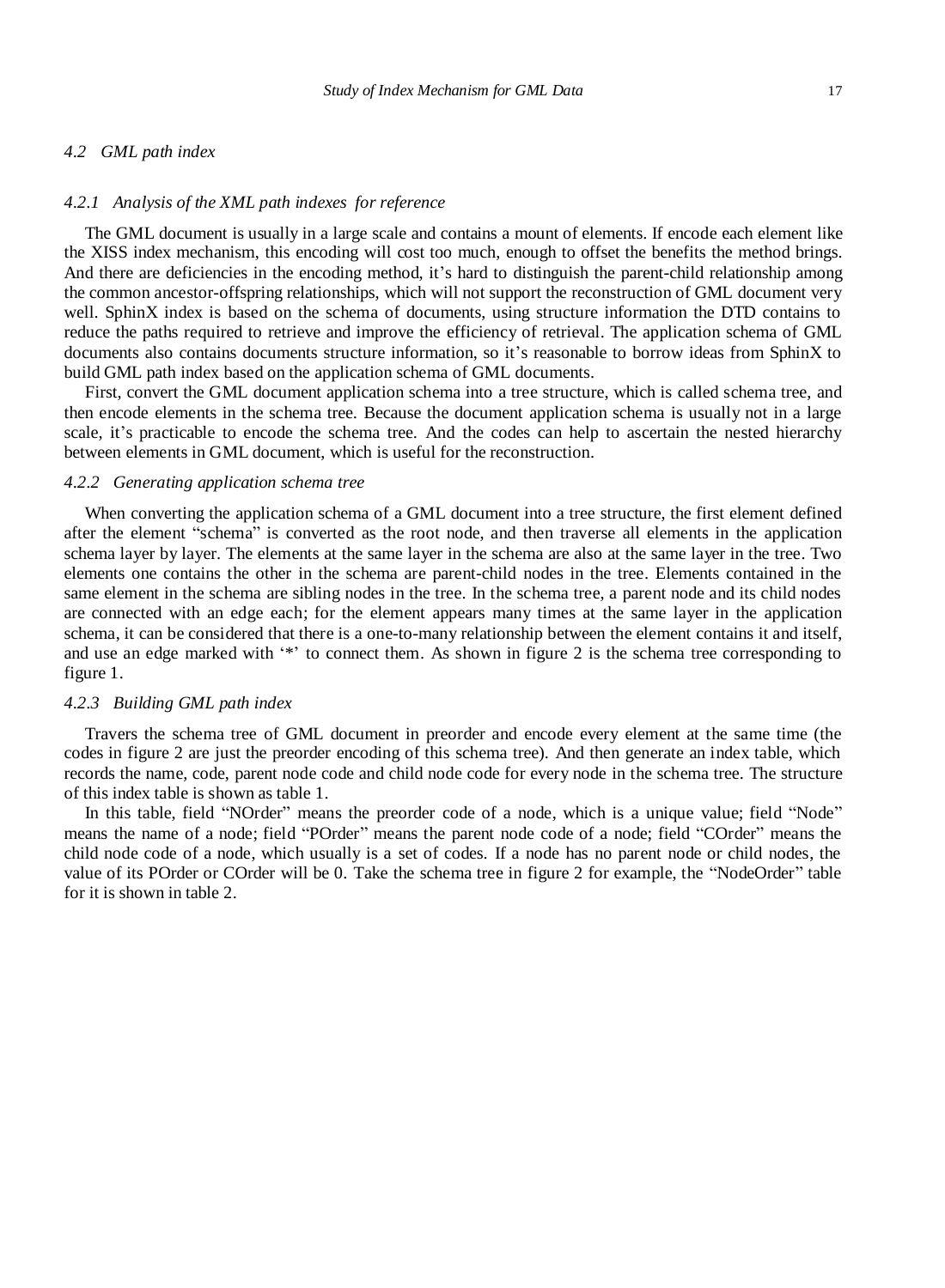

Fig. 2. Schema tree of a GML document application schema

Table 1. Structure of index table "nodeorder"

| field         | type          |
|---------------|---------------|
| <b>NOrder</b> | <b>NUMBER</b> |
| Node          | VARCHAR(32)   |
| POrder        | <b>NUMBER</b> |
| COrder        | VARCHAR(32)   |

Table 2. "NodeOrder" generated according to schema tree

j.

j.

| NOrder         | Node                                 | POrder   | COrder         |
|----------------|--------------------------------------|----------|----------------|
| 1              | .map                                 | $\Omega$ | $\overline{c}$ |
| $\overline{2}$ | map.layer                            | 1        | 3              |
| 3              | .featureMember                       | 2        | $\overline{4}$ |
| $\overline{4}$ | featureMember.feature                | 3        | 5,9            |
| 5              | featureMember.feature.SimpleProperty | 4        | 6              |
| 6              | featureMember.feature.SimpleProperty | 5        | 7,8            |
|                | .FloatProperty                       |          |                |
| 7              | featureMember.feature.SimpleProperty | 6        | $\theta$       |
|                | .FloatProperty.AREA                  |          |                |
| 8              | featureMember.feature.SimpleProperty | 6        | $\mathbf{0}$   |
|                | .FloatProperty.POP                   |          |                |
| 9              | featureMember.feature.GeometryPrope  | 4        | 10,11          |
|                | rty                                  |          |                |
| 10             | featureMember.feature.GeometryPrope  | 9        | $\Omega$       |
|                | rty.MultiPolygon                     |          |                |
| 11             | featureMember.feature.GeometryPrope  | 9        | $\theta$       |
|                | rty.Polygon                          |          |                |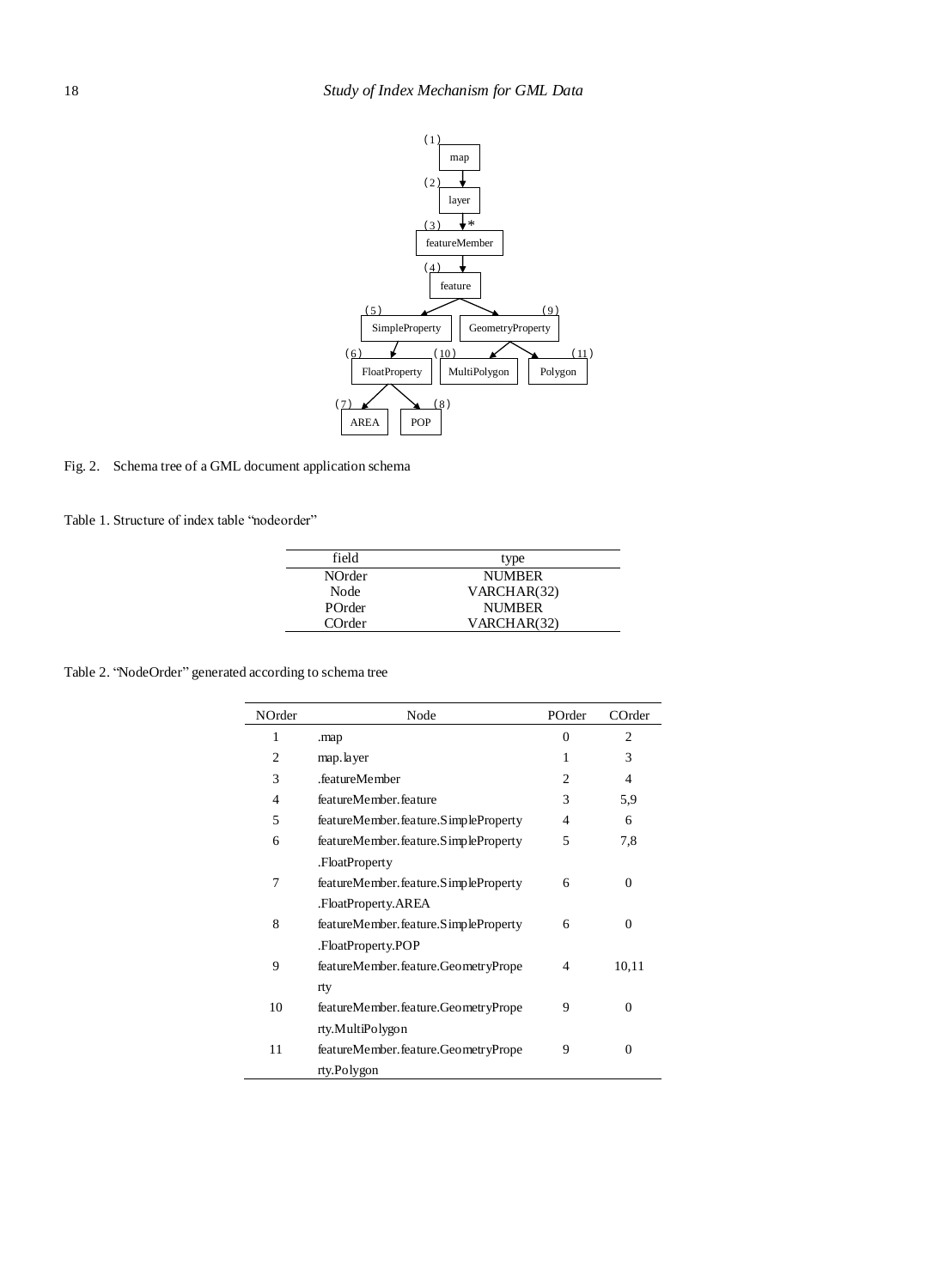When generating the node names in NodeOrder, the node without an entering edge or with an entering edge marked with '\*' use its own name, and add a '.' before it, for easy to realize the algorithm; the node can be located by a nodes sequence starting from the above two nodes use the nodes sequence as its name.

Similarly to [13], decompose the GML query path expression into atomic paths first when using this path index. And then starting from the first atomic path, do the following by making use of the parent-child relationship information the "NodeOrder" records.

1. For the first atomic path, check "Node" field of every record in "NodeOrder" to get the characters sequence lies on the right side of the first '.' from right to left. If the characters sequence of a record is the same as the first atomic path, pick the content of its "Node" field, represented as letter 'P'. If the processing of the query path is not finished, turn to 2°; else, turn to 5°.

2. Get the "COrder" field of the record that 'P' exists, which means getting the child nodes of the node that 'P' represents. They are supposed to be a set of codes:  $\{c1, c2, \ldots, cn\}$ , called 'C', ci( $1 \le i \le n$ ) is the code for a child node of 'P'.

3. Pick the next atomic path.

4. Check the codes in set 'C' one by one and find their corresponding records in "NodeOrder". Get the characters sequences lies on the right side of the first '.' from right to left in field "Node" of these records. If the characters sequence of a record is the same as the current atomic path, pick the content of its "Node" field and make it the current 'P'. If the processing of the query path is not finished, turn to 2<sup>°</sup>; else, turn to 5<sup>°</sup>

5. Get the characters sequence lies on the left side of the first '.' from left to right in 'P'. This characters sequence is the name of the table that includes the tuple the query path asked for, and 'P' is the name of the field in the table. So through 'P' the table and the field can be located directly.

In the process of retrieving a GML query path, the child node codes recorded in index "NodeOrder" are made use of to reduce the searching scope of a next atomic path. According to the 'P' finally found, it can be quickly and easily to locate the table, the field and the detailed data.

On the other hand, index "NodeOrder" can help to reconstruct GML documents. The parent and child nodes of a node can be known with its field "POrder" and "COrder". According to their names, the tables and fields corresponding to the parent and child nodes can be ascertained. Extract the data of these fields in these tables, and the GML documents can get reconstructed. If the parent and child node are not in a same table, the data can also be obtained by the join operation between the tables they exist.

Since GML queries also involve calculation and analysis of spatial data, it is necessary to create spatial index for these queries, such as R-tree series and quad-tree series. Oracle Spatial supports and maintains these two kinds of indexing methods, so the spatial indexes can be created for the fields of SDO\_GEOMETRY type in the object-relational table. Oracle Spatial provides spatial operators and geometry functions to process spatial query, and the spatial index created on spatial data will be helpful in the process.

#### **5. Conclusion**

GML is the application of XML in geospatial information field, its index technology is one of the key technologies to implement the management of mass GML data, and the existing XML path index technologies are worthy to use for reference.

Data in a GML document include non-spatial data and spatial data, which are stored into object-relational tables in spatial database. GML queries are usually for both non-spatial data and spatial data, so the retrieval requires a combination of GML path index and spatial index. The GML path index "NodeOrder" proposed in this paper records the sequences, levels and parent-child relationships between elements in a GML document, so it can help to locate the tuples for a GML query quickly and also can help to reconstruct the GML document. If the analysis and calculation of the query also involve spatial data, with the spatial index created on the fields of object type which store the spatial data, spatial operators and geometry functions provided in spatial database can be used to get the query results.